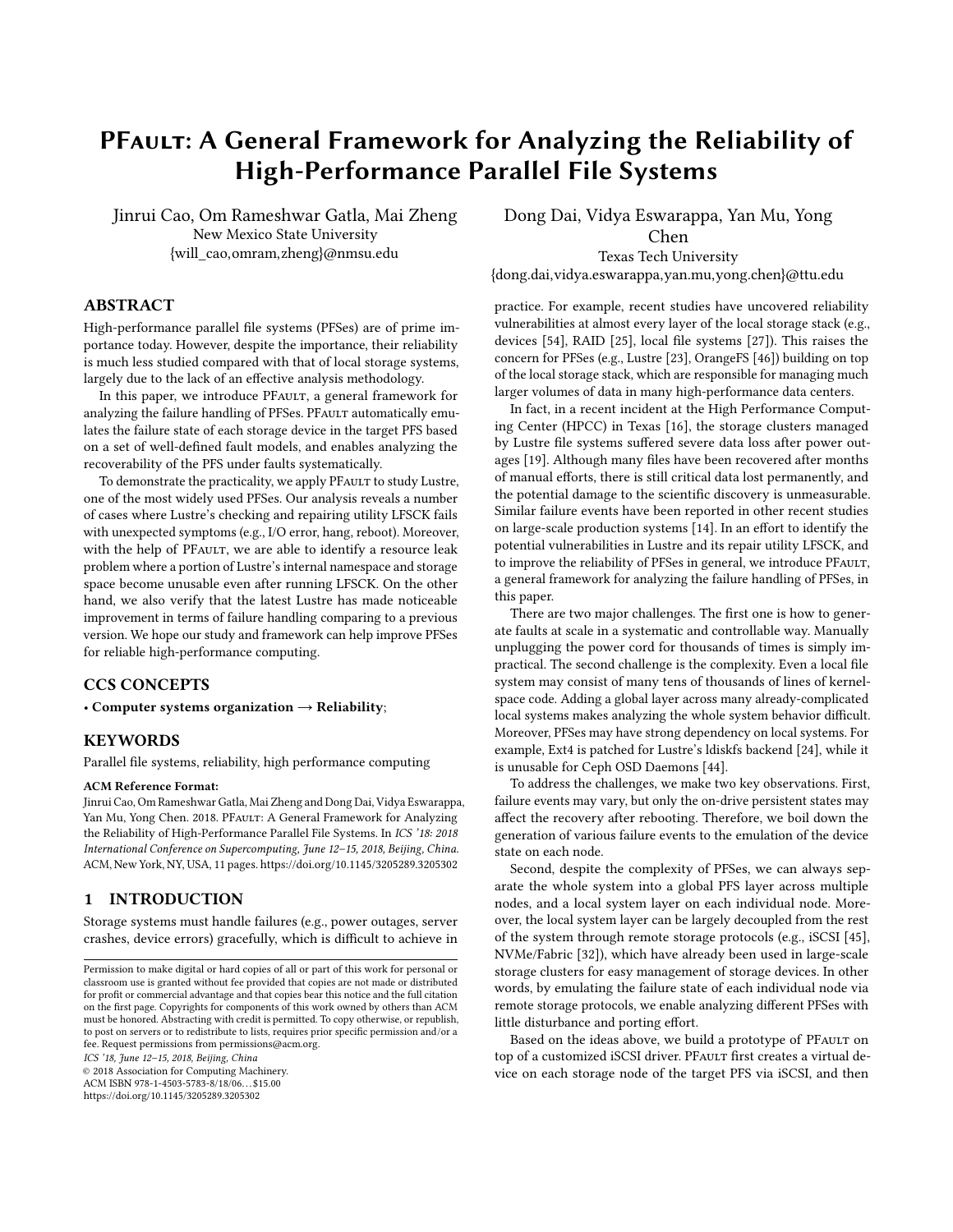manipulates the backing stores to emulate the failure states on virtual devices under certain workloads and fault models. We explore a wide set of failure events that need to be handled properly in practice, and summarize them into three fault models: whole device failure, global inconsistency, and network partitioning. After emulating failure states, PFAULT invokes the checking and repairing utility of the PFS as well as a set of customized workloads to examine the recoverability of the target PFS.

To demonstrate the practicality, we apply PFAULT to analyze Lustre [\[23\]](#page-9-2), one of the most widely used PFSes in high-performance computing facilities. We find that LFSCK, the checking and repairing utility of Lustre, may behave abnormally under different faults (e.g., hang, fail to start, or trigger the rebooting of storage nodes).

Moreover, with the help of PFAULT, we are able to find that a portion of Lustre's internal namespace as well as the storage space may become unusable after faults, which we refer to as a resource leak problem. The leaked resource cannot be detected or reclaimed by LFSCK. To address the problem, we build a simple tool called LeakCK, which can detect leaked internal data files of Lustre based on their reachability from the client.

In addition, we find that Lustre and LFSCK generate extensive logs for diagnosing the system behavior under faults. While many logs are accurate and informative, some others are not. Such status implies that detecting and handling failures properly in large-scale PFSes remains a challenging task. By releasing the prototype [\[1\]](#page-9-7), we hope PFAULT can help improve Lustre as well as other PFSes for reliable high-performance computing.

The rest of the paper is organized as follows. In [§2,](#page-1-0) we introduce the background. In [§3,](#page-1-1) we describe the design and implementation of PFAULT. We present our analysis of Lustre in [§4.](#page-3-0) Finally, we discuss related work ([§5\)](#page-8-0) and conclude ([§6\)](#page-8-1).

# <span id="page-1-0"></span>2 BACKGROUND

#### <span id="page-1-2"></span>2.1 Parallel File Systems

Parallel file systems (PFSes) are designed for high-performance computing (HPC) in a well controlled environment, which leads to an architecture different from other distributed storage systems (e.g., HDFS [\[15\]](#page-9-8)). For example, PFSes are optimized for highly concurrent accesses to the same file, and they heavily rely on hardware like RAID [\[33\]](#page-10-6) to protect data against failure events. Although traditionally high performance is the most desired metric of PFSes, high reliability is also becoming increasingly important as more and more critical data are kept in various PFSes today.

The goal of PFAULT is to help improve the failure handling of PFSes by systematically emulating faults and facilitating post-fault analysis. To this end, we use Lustre[\[24\]](#page-9-6), one of the most widely used PFSes, as an example to apply PFAULT in this work. Lustre dominates the market share of HPC centers [\[18\]](#page-9-9), and more than half of the top 100 supercomputers use Lustre [\[47\]](#page-10-7). Similar to other PFSes, a Lustre file system usually includes the following components:

• Management Server (MGS) and Management Target (MGT) manages and stores the configuration information of Lustre. Multiple Lustre file systems in one cluster can share the MGS and MGT.

- Metadata Server (MDS) and Metadata Target (MDT) manages and stores the metadata of Lustre. MDS provides network request handling for one or more local MDTs. There can be multiple MDSs and MDTs since Lustre v2.4. Also, MGS/MGT can be co-located with MDS/MDT.
- Object Storage Server (OSS) and Object Storage Target (OST) manages and stores the actual user data. OSS provides the file I/O service and the network request handling for one or more local OSTs. User data are stored as one or more objects, and each object is stored on a separate OST.
- Clients launch applications to access the data in Lustre, usually from login nodes or compute nodes.

Although Lustre is optimized for the HPC environment, maintaining consistency and data integrity under faults is becoming more and more desirable as the scale and complexity increases. To this end, Lustre includes a failover feature, which allows MDS/OSS to continue execution on a standby node after crashes. Moreover, Lustre introduces an online utility called LFSCK [\[21\]](#page-9-10) for checking and repairing itself after faults, which has been significantly improved since v2.6.

A typical deployment of Lustre may include one MGS node, one or two dedicated MDS node(s), and two or more OSS nodes, as shown in Figure [1.](#page-2-0) We follow such setting in our experiments ([§4\)](#page-3-0).

#### <span id="page-1-3"></span>2.2 Remote Storage Protocols

Remote storage protocols (e.g., NFS [\[38\]](#page-10-8), iSCSI [\[45\]](#page-10-4), Fibre Channel [\[36\]](#page-10-9), NVMe/Fabric [\[32\]](#page-10-5)) enable accessing remote storage devices as local devices, either at the file level or the block level. In particular, iSCSI[\[45\]](#page-10-4) is an IP-based protocol allowing one machine (the initiator) to access the remote block storage through the internet. To everything above the block driver on the initiator, iSCSI is completely transparent. In other words, file systems can be built on iSCSI devices without any modification.

Compared to other protocols, iSCSI does not require special hardware (unlike Fibre Channel), works at the block level (unlike NFS), and is mature (unlike NVMe/Fabric). Therefore, in this work we use iSCSI to decouple the major components of PFAULT from the target system, which minimizes the disturbance and enables testing different parallel file systems with little porting effort.

# <span id="page-1-1"></span>3 DESIGN AND IMPLEMENTATION OF PFAULT

#### 3.1 Overview

Figure [1](#page-2-0) shows the overview of PFAULT and its connection with a target PFS under analysis. We use Lustre as an example of PFS, which includes three types of storage nodes (i.e., MGS/MGT, MDS/MDT, OSS/OST) as described in Section [2.1.](#page-1-2)

There are four major components in PFAULT: (1) the Virtual Device Manager mounts a set of virtual devices to the storage nodes via iSCSI, and forward all disk I/O commands to the backing files; (2) the Failure State Emulator manipulates the backing files and emulates the failure state of each virtual device based on the workloads and fault models; (3) the PFS Worker launches workloads to exercise the PFS and generate I/O operations; (4) the PFS Checker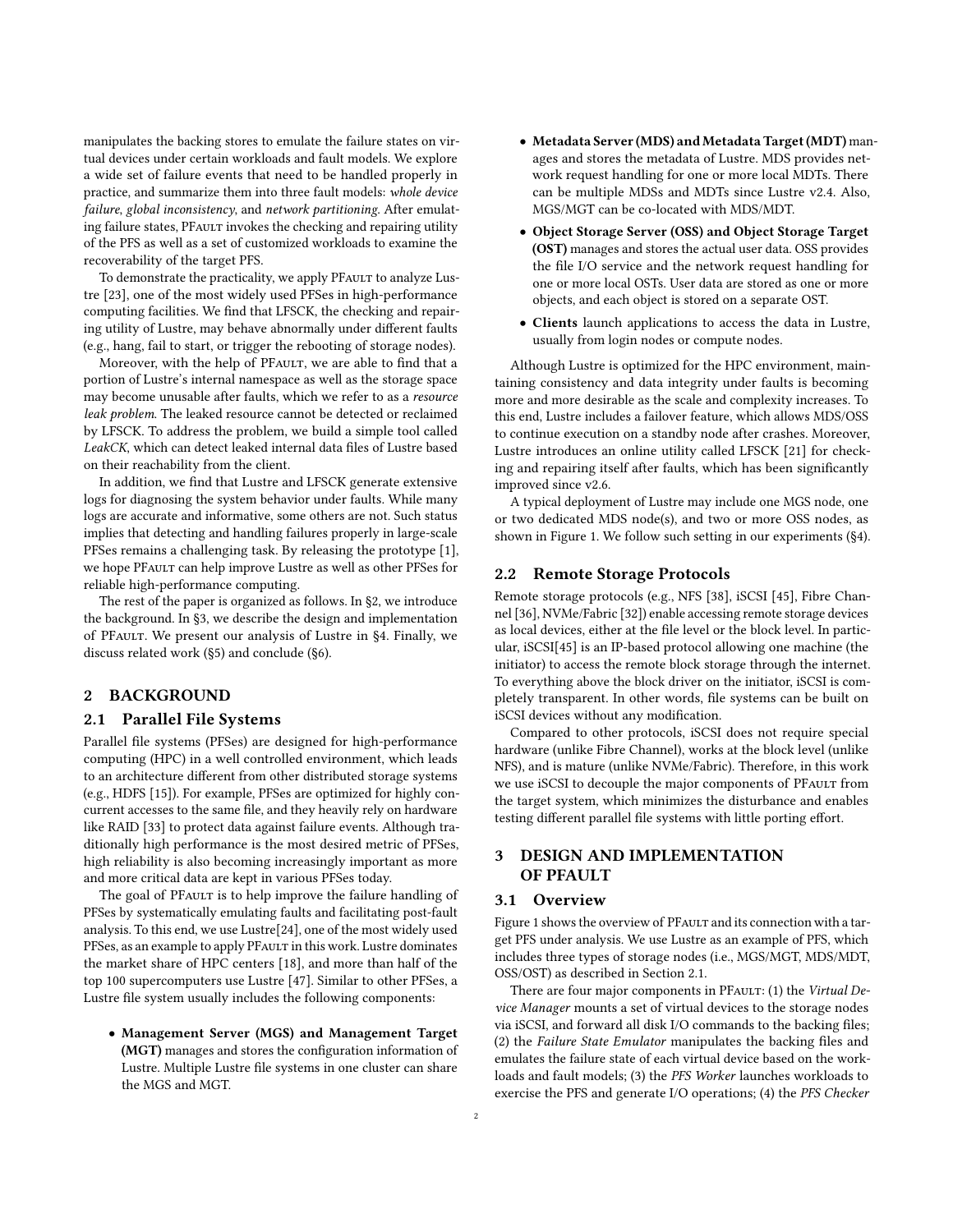<span id="page-2-0"></span>

Figure 1: Overview of PFAULT. The shaded boxes are the major components of PFAULT: (1) Virtual Device Manager mounts virtual devices to the storage nodes of the PFS via iSCSI; (2) Failure State Emulator emulates failure states under certain workloads and fault models; (3) PFS Worker exercises the PFS and generates I/O operations; (4) PFS Checker examines the recoverability of the PFS.

invokes the checking and repairing utility of the PFS and a set of verifiable workloads to examine the recoverability of the PFS.

Note that although Figure [1](#page-2-0) uses Lustre as an example, the framework can be applied to other PFSes with little porting effort by installing the corresponding software on the virtual devices.

### <span id="page-2-1"></span>3.2 Virtual Device Manager

The state of the target PFS depends on the I/O operations. To capture all I/O operations in the PFS, the Virtual Device Manger creates and maintains a set of backing files, each of which is corresponding to one storage device used in the storage nodes. The backing files are mounted to the storage nodes as virtual devices via the iSCSI protocol [\[45\]](#page-10-4). Thanks to iSCSI, the virtual devices are just ordinary local disks from the PFS' perspective. In other words, PFAULT is transparent to the PFS under analysis.

All I/O operations in the PFS are eventually translated into lowlevel disk I/O commands, which are transferred to the remote Virtual Device Manager via iSCSI. The Virtual Device Manager updates the content of the backing files according to the commands received and satisfies the I/O requests accordingly.

# <span id="page-2-2"></span>3.3 Failure State Emulator

To analyze the failure handling of the PFS, it is necessary to generate faults in a systematic and controllable way. To this end, PFAULT reduces various failure events to the states of virtual devices via the Failure State Emulator. Specifically, for each storage node with a virtual device, PFAULT manipulates the corresponding backing file and the network daemon based on a set of fault models. The current prototype of PFAULT includes three representative fault models defined as follows:

(a) Whole Device Failure (a-DevFail). This is the case when a storage device becomes inaccessible to the PFS entirely, which can be caused by a number of reasons including RAID controller failures, firmware bugs, accumulation of sector errors, etc [\[2,](#page-9-11) [25,](#page-9-0) [54\]](#page-10-1).

Since PFAULT is designed to decouple the PFS from the virtual devices via iSCSI, we can simply log out the virtual devices to emulate this fault model. More specifically, PFAULT uses the *loqout* command in the iSCSI protocol ([§2.2\)](#page-1-3) to disconnect the backing file to the corresponding storage node, which makes the device inaccessible to the PFS immediately.

(b) Global Inconsistency (b-Inconsist). In this case, all storage devices are still accessible to the PFS, i.e., the I/O requests from the PFS can be satisfied normally. Also, the local file system (e.g., Ext4) on each storage node is consistent. However, the global state of the PFS, which consists of all local states, is inconsistent from the PFS' perspective.

Because PFSes are built on top of local file systems, it seems unreasonable to expect a PFS to behave properly when a local file system is broken. Therefore, in this model we intentionally enforce that each local file system must be consistent. Such scenario (i.e., local file systems are consistent, but the global state is incorrect) may also be caused by a variety of reasons. For example, in a data center-wide power outage [\[19\]](#page-9-4), the local file systems on individual storage nodes may be corrupted to different degrees depending on the local I/O operations at the fault time. Therefore, it is necessary to check and repair the local file systems first [\[21\]](#page-9-10). Since the local file system checker (e.g., e2fsck [\[50\]](#page-10-10) for Ext4) only has the knowledge of its own metadata consistency rules, it can only fix the local inconsistencies on a single node, and thus expose a potentially inconsistent global state to the PFS. Besides power outages, local file systems may be corrupted for other reasons such as file system bugs, latent sector errors, etc [\[2,](#page-9-11) [35,](#page-10-11) [54\]](#page-10-1). While running a local file system checker may bring the local file system back to a consistent state, it may (unintentionally) break the global consistency rules due to its local repair operations (e.g., skipping incomplete local journal transactions, moving a local file to the "lost+found" directory). As a result, the global consistency across nodes may be compromised.

To emulate this fault model, PFAULT first invokes the debug tool of the local file system (e.g., debugfs [\[10\]](#page-9-12) for Ext4 and xfs\_db for XFS) to manipulate the local states on selected nodes. These debug tools allow "trashing" specific metadata structures of the local file system for regression testing. We make use of such feature to corrupt the local file systems. After introducing local corruptions, we invoke the checking and repairing utility of the local file system to repair any local inconsistencies.

Moreover, after repairing the local file system, we compare it with the original local file system (before corruption). This is to verify if the repaired local state is different from the original state. If it is different, then we have successfully generated a different but consistent local file system. PFAULT remounts this new local file system to the PFS to create an inconsistent global state.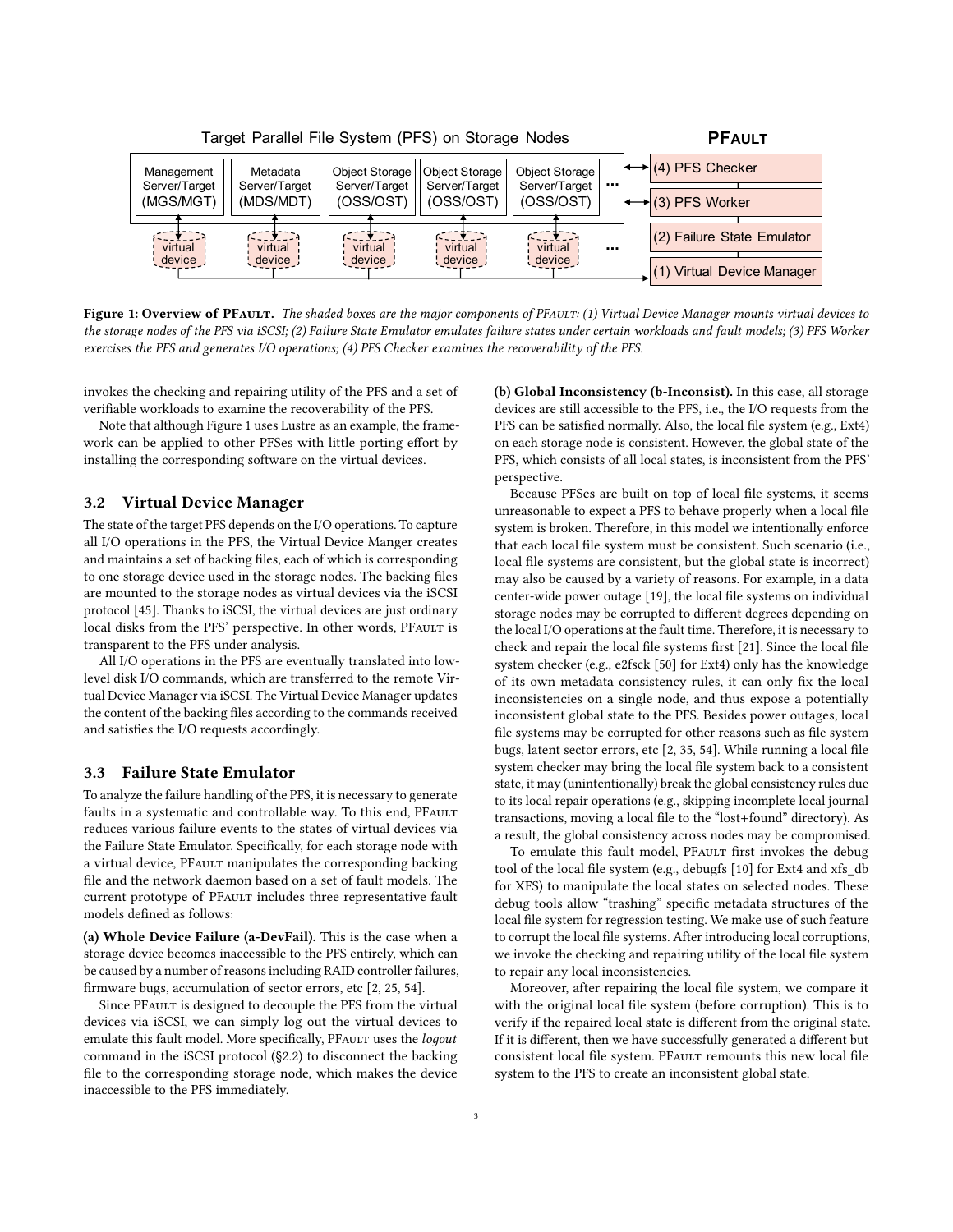(c) Network Partitioning (c-Network). Network partitioning is a typical failure in large-scale networked systems, which may be caused by dysfunctional network devices (e.g., switch) or hanging server processes among others [\[29\]](#page-9-13). When the failure happens, the cluster splits into more than one "partitions" which cannot communicate with each other.

To emulate this effect, PFAULT disables the network card(s) used by the PFS on selected nodes through the network daemon, which effectively isolates the selected nodes to the rest of the system.

Summary & Expectation. The three fault models defined above represent a wide range of real-world failure scenarios [\[2,](#page-9-11) [3,](#page-9-14) [25,](#page-9-0) [29,](#page-9-13) [30,](#page-9-15) [39,](#page-10-12) [43,](#page-10-13) [53,](#page-10-14) [54\]](#page-10-1). By emulating these models automatically, PFAULT enables analyzing the failure handling of the target PFS thoroughly. Since there are usually multiple types of storage nodes in a PFS, a failure may affect the PFS in different ways depending on the types of nodes affected. Therefore, PFAULT allows specifying which types of nodes to apply the fault models through a configuration file.

Note that in all three models, we intentionally avoid introducing inconsistencies at the local file system level. However, it is straightforward to extend PFAULT to emulate more aggressive scenarios with inconsistent local file systems We leave emulating other fault models as future work.

Also, since many PFSes are optimized for high performance, it is perhaps acceptable if the target PFS cannot function normally when experiencing these faults. However, we expect the failure handling utility of the PFS (e.g., LFSCK for Lustre) to be able to detect the potential issues and response properly.

### 3.4 PFS Worker

Comparing with a fresh file system, an aged file system is more representative [\[8,](#page-9-16) [42\]](#page-10-15), and is more likely to encounter issues under faults due to the more complicated internal state. Therefore, the PFS Worker invokes data-intensive workloads (e.g., unmodified HPC applications) to age the target PFS and generate a representative state before injecting faults. Internally, the PFS distributes the I/O operations to storage nodes, which are further transferred to the Virtual Device Manager as described in [§3.2.](#page-2-1)

Besides unmodified data-intensive workloads, another type of useful workloads is customized applications specially designed for examining the failure handling capability of the PFS. For example, the workload may embed checksums in the data written to the PFS, which can help identify the potential corruption of user files from the end user's perspective without relying on the reports of the PFS. We include examples of both types of workloads in [§4.](#page-3-0)

#### 3.5 PFS Checker

Similar to local file systems, maintaining consistency and data integrity is critical for large-scale file systems. Therefore, most multi-node file systems include a checking and repairing utility to serve as the last line of defense against global inconsistencies (e.g., LFSCK [\[21\]](#page-9-10), Ceph FSCK [\[44\]](#page-10-3)).

The PFS Checker component invokes the checking and repairing utility of the target PFS to recover the PFS after injecting faults. In addition, the PFS Checker also invokes customized checking workloads to access the recovered PFS, and examines the PFS' recoverability from the end user's perspective based on the responses

of the workloads. We also include examples of customized checking workloads in [§4.](#page-3-0)

# <span id="page-3-0"></span>4 CASE STUDY: LUSTRE FILE SYSTEM

### 4.1 Experimental Methodology

We have built a prototype of PFAULT and applied it to study Lustre. Two platforms were used for the experiments: (1) a seven-node cluster created on virtual machines hosted on our private servers; (2) a twenty-node cluster created on CloudLab [\[7\]](#page-9-17), where the experimental profile is publicly available [\[49\]](#page-10-16). All results were collected using the first platform for convenience, and a subset with unexpected symptoms (e.g., hang, rebooting, resource leak) has been repeated and verified using the CloudLab profile.

In the seven-node cluster, one node was used for hosting the Virtual Device Manager and Failure State Emulator of PFAULT, and another node was used as a login/compute node to host PFS Worker and PFS Checker and launch workloads on behalf of clients. The remaining five nodes were dedicated to the PFS as storage nodes.

On the five storage nodes, we created a Lustre file system with one MGS node, one MDS node, and three OSS nodes. On each node, there was one virtual device mounted to serve as the corresponding target device (i.e., MGT/MDT/OST).

First, we designed a set of workloads to analyze Lustre's failure handling from the end user's perspective (e.g., whether a program finishes normally or not). We find that the behavior of LFSCK varies a lot under different faults ([§4.2\)](#page-3-1).

Next, we discovered a resource leak problem where a portion of the internal namespace as well as the storage space on OSTs becomes unusable by Lustre even after running LFSCK. We discuss the problem as well as our tool for detecting the leak in [§4.3.](#page-5-0)

Finally, we collected the extensive logs generated by Lustre and LFSCK during the experiments. We find that some log messages are accurate and informative, but some others are not. We analyze the logs in details in [§4.4](#page-6-0) and [§4.5.](#page-7-0)

We have analyzed two versions of Lustre in our experiments. The latest version when we started our study was v2.8. All results and analysis in [§4](#page-3-0) are based on v2.8, unless stated otherwise. Besides, we have repeated the same experiments on the latest v2.10. We describe both versions in [§4.2](#page-3-1) and [§4.3.](#page-5-0) However, we have not finished analyzing the logs of v2.10 at the time of writing due to the extensive volume. Therefore, the log analysis in [§4.4](#page-6-0) and [§4.5](#page-7-0) only represents the logging mechanism of v2.8. Overall, we find that v2.10 has made noticeable improvement over v2.8 in terms of failure handling.

#### <span id="page-3-1"></span>4.2 Behavior of LFSCK

In this section, we present the behavior of LFSCK as perceived by the end user when checking and repairing Lustre after faults. We defer the detailed analysis of Lustre's and LFSCK's internal debug logs to [§4.4](#page-6-0) and [§4.5.](#page-7-0) Also, we apply a set of workloads after LFSCK to further verify the effectiveness of LFSCK. While we do not expect Lustre to function normally after the faults, we expect LFSCK to be able to detect the potential issues.

4.2.1 Workloads. Table [1](#page-4-0) summarizes the workloads used in the experiment. create+write+delete is a set of common file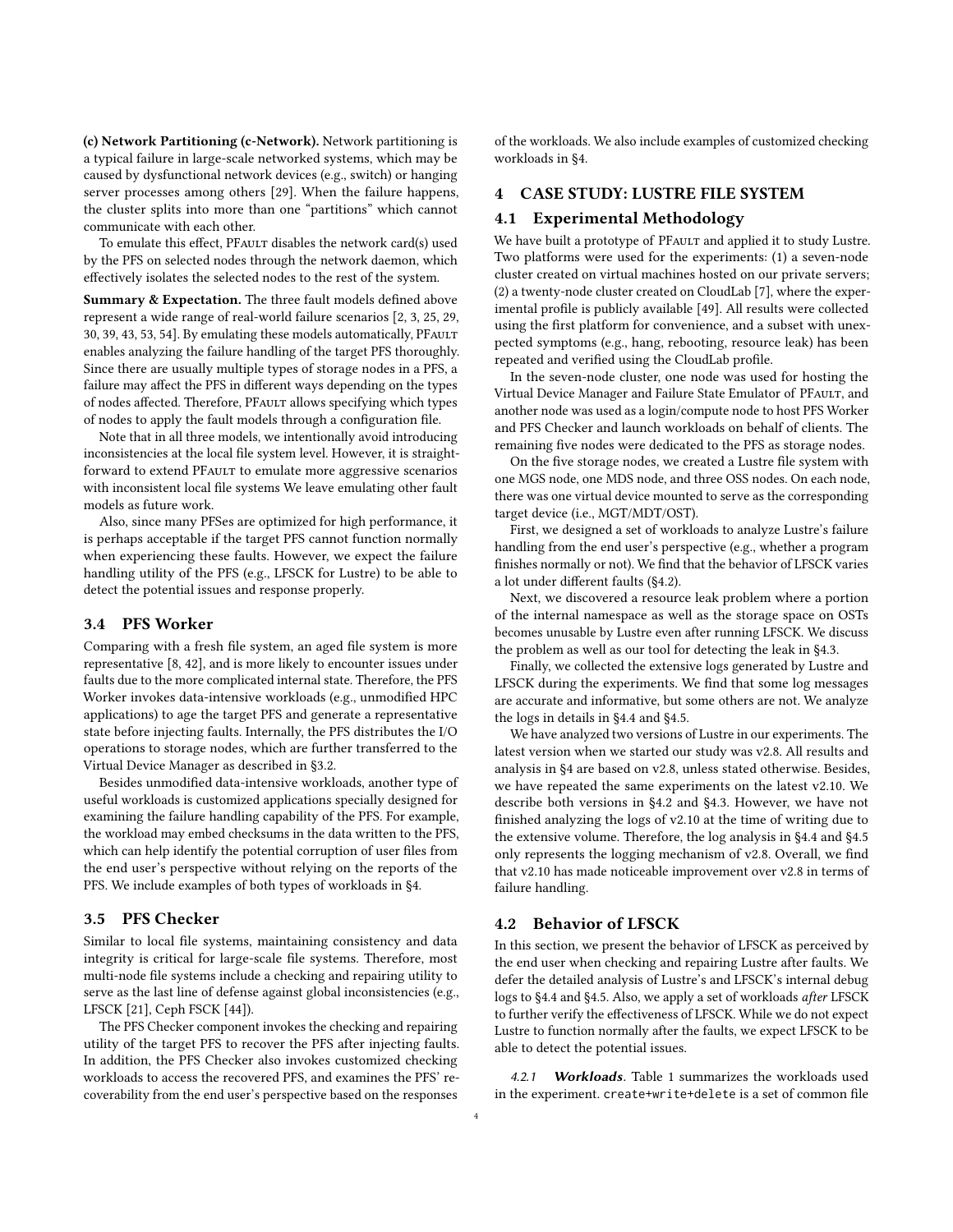<span id="page-4-0"></span>

| Workload            | Description                                            | Purpose                     |  |  |
|---------------------|--------------------------------------------------------|-----------------------------|--|--|
| create+write+delete | create, write, & delete files                          | age Lustre                  |  |  |
| Montage-m101        | an astronomical image mosaic engine                    | age Lustre                  |  |  |
| WikiW-init          | write an initial set of Wikipedia files (w/ known MD5) | generate verifiable data    |  |  |
| WikiR               | read the initial Wikipedia files & verify MD5          | analyze post-LFSCK behavior |  |  |
| WikiW-async         | write new files asynchronously, read back & verify MD5 | analyze post-LFSCK behavior |  |  |
| WikiW-sync          | write new files synchronously, read back & verify MD5  | analyze post-LFSCK behavior |  |  |

<span id="page-4-1"></span>Table 1: Workloads Used in PFAULT for Analyzing Lustre and LFSCK. create+write+delete and Montage-m101 are used for aging Lustre; WikiW-init writes a verifiable set of Wikipedia files for fault injection; the other three workloads (i.e., WikiR, WikiW-async, WikiW-sync) are used for analyzing the behavior of Lustre after LFSCK from the end user's perspective.

| Node(s) Affected | <b>Fault Models</b> | <b>LFSCK</b>         | WikiR     | WikiW-async | WikiW-sync |  |
|------------------|---------------------|----------------------|-----------|-------------|------------|--|
|                  | a-DevFail           | normal               |           |             |            |  |
| <b>MGS</b>       | b-Inconsist         | normal               |           |             |            |  |
|                  | c-Network           | normal               | ✓         |             |            |  |
|                  | a-DevFail           | Invalid              | hang      | hang        | hang       |  |
|                  | a-DevFail (v2.10)   | $I/O$ err            | $I/O$ err | $I/O$ err   | $I/O$ err  |  |
| <b>MDS</b>       | b-Inconsist         | normal               | ✓         |             |            |  |
|                  | c-Network           | $I/O$ err            | hang      | hang        | hang       |  |
|                  | c-Network (v2.10)   | hang                 | hang      | hang        | hang       |  |
|                  | a-DevFail           | hang<br>hang<br>hang |           |             | hang       |  |
|                  | a-DevFail (v2.10)   | normal               |           |             |            |  |
| OSS#2            | b-Inconsist         | reboot               | corrupt   | hang        | hang       |  |
|                  | c-Network           | hang                 | hang      | hang        | hang       |  |
|                  | a-DevFail           | hang                 | hang      | hang        | hang       |  |
| three            | a-DevFail (v2.10)   | normal               | ✓         | hang        | hang       |  |
| <b>OSSes</b>     | b-Inconsist         | reboot               | corrupt   | hang        | hang       |  |
|                  | c-Network           | hang                 | hang      | hang        | hang       |  |
|                  | a-DevFail           | Invalid              | hang      | hang        | hang       |  |
| <b>MDS</b>       | a-DevFail (v2.10)   | $I/O$ err            | $I/O$ err | $I/O$ err   | $I/O$ err  |  |
| $^{+}$           | b-Inconsist         | reboot               | corrupt   | hang        | hang       |  |
| OSS#2            | c-Network           | $I/O$ err            | hang      | hang        | hang       |  |
|                  | c-Network (v2.10)   | hang                 | hang      | hang        | hang       |  |

Table 2: Response of LFSCK and post-LFSCK Workloads. The first column shows where the faults are injected. The second column shows the fault models applied (v2.10 means applying to Lustre v2.10). "normal": LFSCK finishes normally; "reboot": at least one OSS node is forced to reboot; "Invalid": an "Invalid Argument" error; "I/O err": an "Input/Output error"; "hang": cannot finish within one hour; " ✓": complete w/o error; "corrupt": checksum mismatch. The bold font highlights the unexpected response of LFSCK.

operations (i.e., creating files, writing files, and deleting files) for aging the Lustre under testing. Montage-m101 is a classic HPC application for creating astronomical image mosaics [\[28\]](#page-9-18), which is also used for bringing Lustre to a representative state. The runtime of the aging workloads is tunable through a script, and we age Lustre for about one hour in all experiments.

The Wikipedia workloads (i.e., WikiW-init, WikiR, WikiW-async, and WikiW-sync) use a dataset consisting of the archive files of Wikipedia [\[51\]](#page-10-17). Each archive file has an official MD5 checksum for verifying its integrity.

To emulate failure states, WikiW-init writes a known initial set of archive files to Lustre. In the meantime, PFAULT generates failure states under WikiW-init based on the fault models ([§3.3\)](#page-2-2). By using MD5 checksums, we can verify the integrity of the initial files without relying on the reports of Lustre or LFSCK.

After emulating failure states, we run LFSCK to check and repair Lustre as it is designed to be an online tool. If LFSCK cannot finish within one hour (i.e., "hang"), we kill the LFSCK process. And after LFSCK, we run WikiR, WikiW-sync, and WikiW-aync one by one in sequence. WikiR reads the initial set of archive files, calculates the MD5 checksums, and verifies if the checksums match the official values. This workload checks the behavior of read operations after LFSCK. WikiW-async writes new archive files to Lustre asynchronously, reads the files back, and verifies the checksums. This is to check if asynchronous write operations can be served properly after LFSCK. Similarly, WikiW-sync checks the behavior of synchronous writes.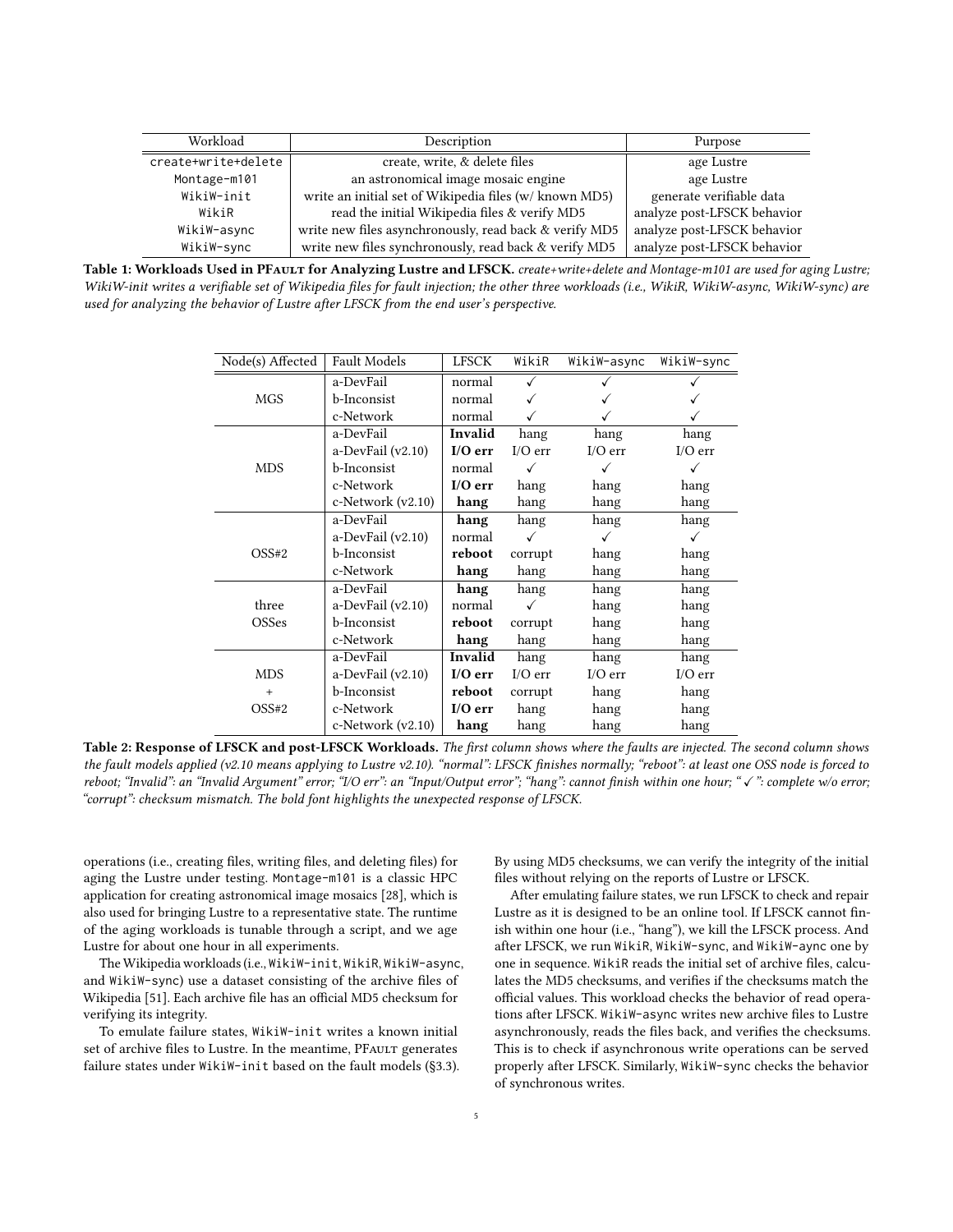4.2.2 Observations. Table [2](#page-4-1) summarizes the response of LF-SCK and the workloads after LFSCK. As shown in the first column, we inject faults to five different sets of Lustre nodes: (1) MGS only, (2) MDS only, (3) OSS #2 only, (4) all three OSSes, and (5) MDS and OSS#2. For each set, we inject faults based on the three fault models ([§3.3\)](#page-2-2). We add the behavior of Lustre/LFSCK v2.10 (i.e., "v2.10" lines) when it differs from that of v2.8.

When faults happen on MGS (the "MGS" row), there is no userperceivable impact. LFSCK finishes normally ("normal") and all workloads complete successfully ("✓"). This is consistent with Lustre's design that MGS is not involved in the regular I/O operations after Lustre is built [\[24\]](#page-9-6).

When faults happen on other nodes, however, LFSCK may fail unexpectedly. For example, when "a-DevFail" happens on MDS (the "MDS" and "MDS+OST#2" rows), LFSCK fails with an "Invalid Argument" error ("Invalid") and all workloads cannot make progress ("hang") on v2.8. All these behaviors change to "'Input/Output error" ("I/O err") on v2.10, which is an improvement since "I/O err" is closer to the root cause (i.e., a whole device failure).

When "a-DevFail" happens on OSS (the "OSS#2" row), v2.8 and v2.10 differ a lot. On v2.8, LFSCK and all workloads hang. However, on v2.10, LFSCK finishes normally, and all workloads succeed (i.e., "✓"). WikiR can succeed because it reads the initial files buffered in the memory. We verify this by unmounting and remounting the file system, which purges the buffer cache. After remounting, running WikiR becomes "hang" (same as v2.8). This suggests that v2.10 has a more aggressive buffering mechanism compared with v2.8. WikiW-sync and WikiW-aync can succeed because v2.10 skips the missing OST and uses the remaining two OSTs for storing striped data. We verify this by analyzing the internal data files on OSTs. Comparing to the "hang" on v2.8, this is indeed an improvement.

When "b-Inconsist" happens on MDS (the "MDS" row), it is surprising that LFSCK finishes normally without any warning ("normal"). LFSCK's internal logs also show normal as we will see in [§4.5.](#page-7-0) However, by examining the internal files of Lustre, we find that there is a resource leak problem under this scenario, which we will dicuss in [4.3.](#page-5-0)

When "b-Inconsist" happens on OSS (the "OSS#2" row), running LFSCK may trigger the rebooting of storage nodes unexpectedly ("reboot"). Also, WikiR reports mismatched checksums ("corrupt"). This is because OSTs store the striped data, "b-Inconsist" on OSTs affects the internal data files, which is not detectable by LFSCK.

In summary, we observe several unexpected behavior of LFSCK (e.g., "Invalid", "hang", "reboot"). We also verify that v2.10 has made noticeable improvement on failure handling compared to v2.8. We analyze the behavior in more details through the logs generated by Lustre and LFSCK in [§4.4](#page-6-0) and [§4.5.](#page-7-0)

# <span id="page-5-0"></span>4.3 The Resource Leak Problem

<span id="page-5-2"></span>4.3.1 Problem Description. In this section, we focus on a special case observed in our experiments where a portion of the internal namespace as well as the storage space on OSTs becomes unusable by Lustre even after running LFSCK, which we refer to as the resource leak problem. We observed the problem on both Lustre v2.8 and v2.10.

<span id="page-5-1"></span>

(atime) of the corresponding internal object files; LeakCK identifies Figure 2: The Basic Idea of LeakCK. Touching user files retrieves the mapping information from MDS and updates the access time the unreachable internal object files based on the obsolete atime.

<span id="page-5-3"></span>

| $# \text{ of }$ | Stripe Size | Leaked Data | Detected |
|-----------------|-------------|-------------|----------|
| <b>OSTs</b>     | (KB)        | (MB)        |          |
|                 | 64          | 100         | Yes      |
| 1               | 128         | 200         | Yes      |
| 2               | 128         | 200         | Yes      |
| 2               | 256         | 400         | Yes      |
| 3               | 256         | 400         | Yes      |
| 3               | 512         | 800         | Yes      |
|                 |             |             |          |

Table 3: Effectiveness of LeakCK. LeakCK correctly detects the resource leak ("Yes") in six cases with different number of OSTs, stripe sizes, and amount of leaked data.

The problem can be triggered by the following steps: (1) write one 300MB user file to Lustre synchronously (FileOne300MB); based on the striping rule, internally Lustre generates a 100MB object file on each of the three OSTs (d1-ost1, d1-ost2, d1-ost3); (2) corrupt the local file system of MDT; run e2fsck to fix local inconsistencies; (3) run LFSCK to check and fix global inconsistencies; (4) write another 150MB user file synchronously (FileTwo150MB), read it back and verify its checksum.

Essentially, the steps above emulate the global inconsistency fault model described in [3.3,](#page-2-2) and belong to the "b-Inconsist" case under WikiW-sync on MDS in Table [2,](#page-4-1) where LFSCK finishes normally ("normal") and WikiW-sync completes successfully ("✓").

After step (4), we observe that FileTwo150MB is written successfully based on the checksum, while FileOne300MB becomes invisible by the client. We examine the repaired local file system on MDT, and find that the metadata belonging to FileOne300MB has been cleaned by e2fsck for fixing the local corruption. In other words, the status of MDT after e2fsck is equivalent to the status without writing FileOne300MB. Since OSTs still hold the striped object files of FileOne300MB, there is a global inconsistency between MDT and OSTs from Lustre's perspective. Therefore, we expect LFSCK to be able to identify or fix such inconsistency.

However, by examining the internal files on the OSTs through the local file systems, we find that LFSCK did not detect or recycle d1-ost1, d1-ost2, d1-ost3, and Lustre cannot reuse the names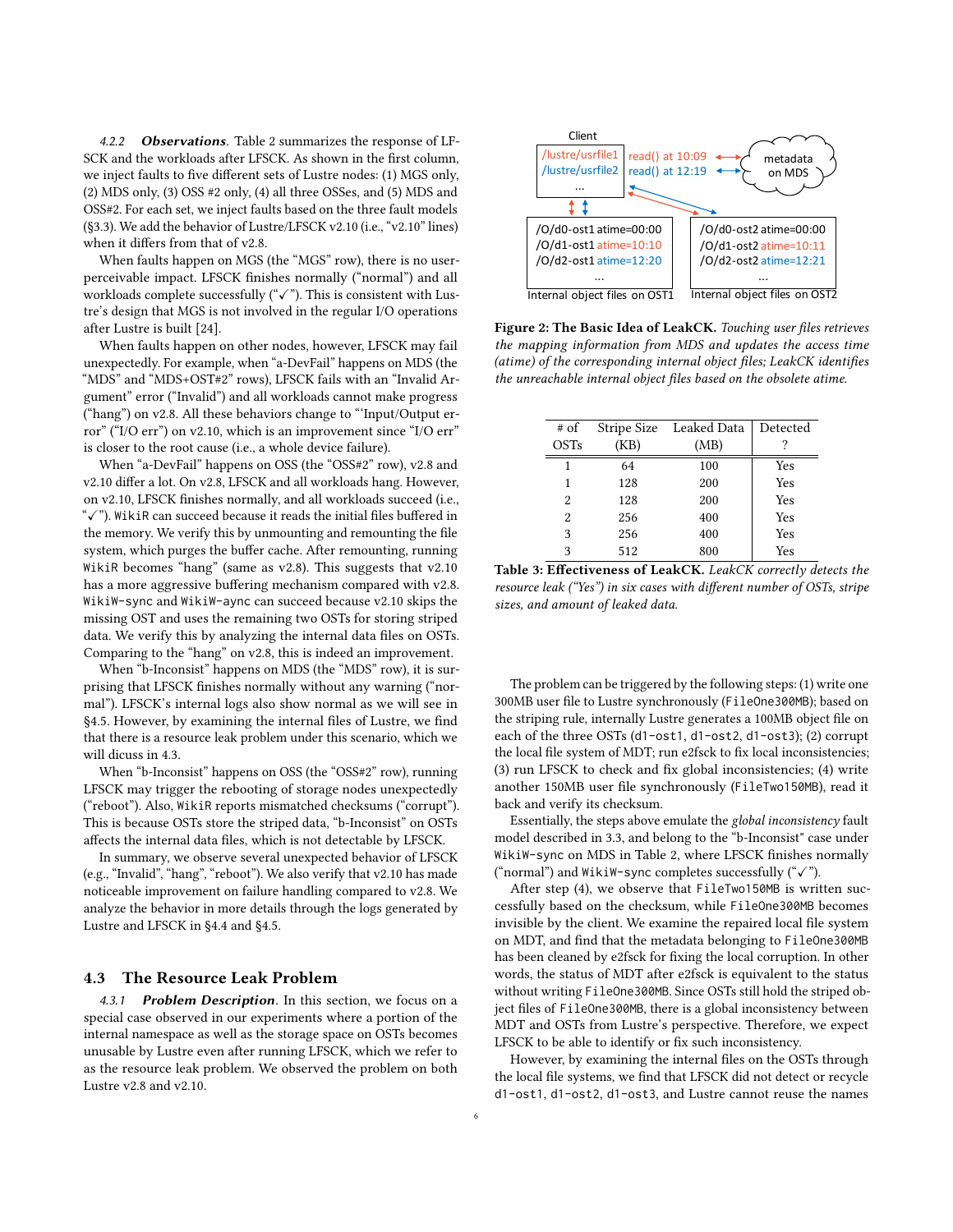and space belonging to these object files. Instead, new object files are created for FileTwo150M alongside d1-ost1, d1-ost2, d1-ost3.

We keep writing user files to Lustre until it reports "no space left". Then, we examine the internal object files of Lustre through the local file systems again, and find that d1-ost1, d1-ost2, d1-ost3 still exist. Since neither FileOne300MB nor d1-ost1, d1-ost2, d1-ost3 can be retrieved through Lustre or LFSCK, the internal names as well as the storage space occupied by these object files become the leaked resource.

In summary, we observe that the usable internal namespace and storage space of Lustre may shrink after faults, and LFSCK is unable to detect or fix the problem.

4.3.2 A Proposed Patch: LeakCK. To address the resource leak problem, we design and implement a simple tool called LeakCK, which is based on the observation that all "live" internal object files should be reachable from client.

Figure [2](#page-5-1) shows the basic idea. LeakCK first reads a user file ("/lustre/myfile1") and records the timestamp of the read (e.g., "10:09"). Internally, the read operation retrieves the file mapping information from MDS. Based on the mapping, the corresponding internal object files on OSTs ("/O/d1-ost1" and "/O/d1-ost2") are accessed. Consequently, the access time ("atime") of the object files are updated (e.g., "10:10" and "10:11"). The LeakCK subcomponents running on OSSes collect and record the access time through the local file systems. Based on the access time, LeakCK identifies the object files belonging to the client-visible user file. In this way, LeakCK detects all reachable object files, reports those unreachable as the potential leak, and optionally move them to a "lost+found" directory.

One requirement of LeakCK is the synchronization of time across nodes, which can be easily achieved by running a Network Time Protocol (NTP) daemon (e.g., ntpd [\[31\]](#page-10-18)). To tolerate the potential latency, LeakCK always waits for a time period after checking the internal object files corresponding to one user file. In this way, the access time of object files belonging to different user files can be separated accurately.

4.3.3 **Effectiveness**. To evaluate the effectiveness of LeakCK, we create six resource leak scenarios using the four steps described in [§4.3.1.](#page-5-2) As shown in Table [3,](#page-5-3) the six cases vary in terms of the number of OSTs involved, the stripe size, and the total amount of leaked data. The stripe size and the number of OSTs for striping are set via the lfs setstripe command. The leaked data are generated using the WikiW-sync workload (Table [1\)](#page-4-0) followed by the "b-Inconsist" fault on MDS. In all cases, LeakCK correctly reports the locations and sizes of the leaked internal data files.

4.3.4 Limitations. Besides the striped internal object files on OSTs, there may be other internal metadata files (e.g., object index files) associated with obsolete user file, which may become leaked as well. The current prototype of LeakCK only detects leaked internal object files on OSTs, which are usually much larger than the metadata files.

To detect all leaked resources, a detector would need the full knowledge of the internal metadata structures and layout of Lustre, which is out of the scope of this work. However, LeakCK's approach may be applicable to other PFSes as it treats the PFS as a black box to a great extent.

#### <span id="page-6-0"></span>4.4 Logs of Lustre

Internally, Lustre maintains a debug buffer and generates extensive logs on various events, which provides a valuable way to analyze the system behavior. After emulating the faults, we collect the messages generated in the debug buffer of Lustre and summarize them in Table [4.](#page-7-1)

As shown in Table [4,](#page-7-1) we observe eight types of error messages (i.e., y1 to y8) when faults are injected on different nodes, including Disconnection (y1), Recovery failed (y2-y4), Log updating failed (y5), Lock service failed (y6), and Failing over (y7,y8).

It is interesting to see that MGS only reports one type of messages(i.e., only y1 in the "Logs on MGS" column), while MDS and OSS nodes generate many types of messages. This is consistent with Lustre's design that MGS/MGT is mostly used for configuration when building Lustre, instead of the core functionalities.

All three fault models can trigger extensive log messages. For example, whenever "a-DevFail" happens on MDS (the "MDS" row), all nodes can notice the disconnection (i.e.,  $y1$ ). Moreover, all OSSes try to recover MDT but eventually fail (i.e., y3). This is because the OST handler on each OSS node keeps monitoring the connection with MDT (via mdt\_health\_check), and automatically tries to reconnect until timeout.

Also, "b-Inconsist" may generate various types of logs, depending on different inconsistencies caused by different local corruptions. When "b-Inconsist" happens on MDS (the "MDS" row), many services such as logging (i.e., y5) and locking (i.e., y6) may be affected. This is consistent with Lustre's design that MDS/MDT is critical for all regular operations.

Besides, when "a-DevFail" or "b-Inconsist" happens on MDS or OSS, it may trigger the failover of the affected node (i.e.,  $\gamma$ 7,  $y8$ ). Because a complete failover configuration on Lustre requires additional sophisticated software and hardware support [\[24\]](#page-9-6), we cannot evaluate the effectiveness of the failover feature further using our current platform, and we leave it as future work.

However, we notice a potential mismatch between the documentation and the failover logs observed. Based on the documentation [\[24\]](#page-9-6), the failover functionality of Lustre is designed for MDS/OSS sever processes instead of MDT/OST devices. For example, two MDS nodes configured as a failover pair must share the same MDT device, and when one MDS sever fails the remaining MDS can begin serving the unserved MDT. Because "a-DevFail" affects only the device (i.e., it emulates a whole device failure as discussed in [§3.3\)](#page-2-2), and does not kill the MDS/OSS sever processes, it is unclear how failing over server processes could handle the device failure.

In summary, we find the messages in the debug buffer (if reported) to be detailed and informative. As shown in the "Message Example" of Table [4,](#page-7-1) the messages usually include specific file names, line numbers, and function calls involved, which are valuable for understanding and diagnosing the system behavior. On the other hand, some log messages may not directly reflect the root cause of failures, which may imply that a more precise mechanism for detecting faults is needed.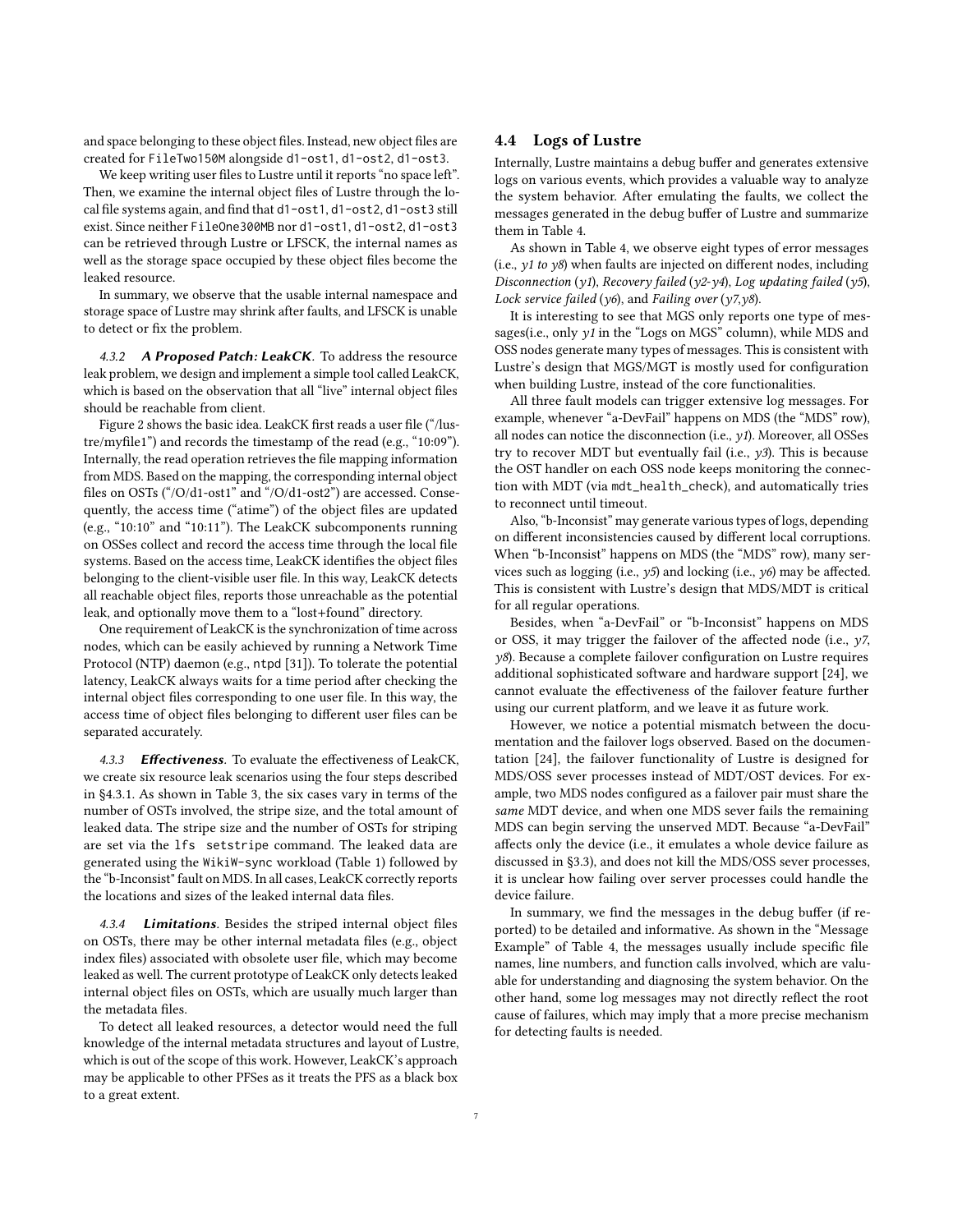<span id="page-7-1"></span>

| Fault<br>Node(s) |                    |                     | Logs on                  | Logs on                                                                                                                     | Logs on                                                           | Logs on        | Logs on                                                                                                                                 |  |  |  |
|------------------|--------------------|---------------------|--------------------------|-----------------------------------------------------------------------------------------------------------------------------|-------------------------------------------------------------------|----------------|-----------------------------------------------------------------------------------------------------------------------------------------|--|--|--|
|                  | Affected           | Models              | <b>MGS</b>               | <b>MDS</b>                                                                                                                  | OSS#1                                                             | OSS#2          | OSS#3                                                                                                                                   |  |  |  |
|                  |                    | a-DevFail           | $\gamma$ 1               | y2                                                                                                                          | $\nu$ 2                                                           | y2             | $\nu$ <sup>2</sup>                                                                                                                      |  |  |  |
|                  | MGS                | b-Inconsist         | $\mathcal{V}1$           | y2, y5                                                                                                                      | y2, y5                                                            | y2, y5         | y2, y5                                                                                                                                  |  |  |  |
|                  |                    | c-Network           |                          | y2                                                                                                                          | $\nu$ <sup>2</sup>                                                | y2             | $\nu$ <sup>2</sup>                                                                                                                      |  |  |  |
|                  |                    | a-DevFail           | $\gamma$ 1               | y1, y7                                                                                                                      | y1, y3                                                            | y1, y3         | y1, y3                                                                                                                                  |  |  |  |
|                  | <b>MDS</b>         | b-Inconsist         | $\mathcal{V}1$           | y1, y5, y6, y7                                                                                                              | y1, y3, y5, y6                                                    | y1, y3, y5, y6 | y1, y3, y5, y6                                                                                                                          |  |  |  |
|                  |                    | c-Network           | -                        | y2, y4                                                                                                                      | y3                                                                | y3             | y3                                                                                                                                      |  |  |  |
|                  |                    | a-DevFail           | $\gamma$ 1               | y1, y4                                                                                                                      |                                                                   | y1, y8         |                                                                                                                                         |  |  |  |
|                  | OSS#2              | b-Inconsist         | $\mathcal{V}1$           | y1, y4, y5, y6                                                                                                              | y5                                                                | y1, y5, y8     | y <sub>5</sub>                                                                                                                          |  |  |  |
|                  |                    | c-Network           | $\overline{\phantom{0}}$ | $\nu$ 4                                                                                                                     |                                                                   | y2, y3         |                                                                                                                                         |  |  |  |
|                  | three              | a-DevFail           | $\gamma$ 1               | $\nu$ 1, $\nu$ 4                                                                                                            | y1, y8                                                            | y1, y8         | y1, y8                                                                                                                                  |  |  |  |
|                  | OSSes              | b-Inconsist         | $\mathcal{V}1$           | y1, y4, y5, y6                                                                                                              | y1, y5, y8                                                        | y1, y3, y5     | y1, y5, y8                                                                                                                              |  |  |  |
|                  |                    | c-Network           |                          | y4                                                                                                                          | y2, y3                                                            | y2, y3         | y2, y3                                                                                                                                  |  |  |  |
|                  | <b>MDS</b>         | a-DevFail           | $\nu$ 1                  | y1, y7                                                                                                                      | $y_1, y_3$                                                        | y1, y8         | y1, y3                                                                                                                                  |  |  |  |
|                  | $^{+}$             | b-Inconsist         | $\mathcal{V}1$           | y1, y5, y6, y7                                                                                                              | y1, y3, y5, y6                                                    | y1, y5, y6, y8 | y1, y3, y5, y6                                                                                                                          |  |  |  |
|                  | OSS#2              | c-Network           |                          | y2, y4                                                                                                                      | $\nu$ 3                                                           | y2, y3         | y3                                                                                                                                      |  |  |  |
|                  | Type               | Meaning             |                          | Message Example                                                                                                             |                                                                   |                |                                                                                                                                         |  |  |  |
|                  | $\gamma$ 1         | Disconnection       |                          | genops.c.1244:class_disconnect() disconnect: cookie 0x923a4db81e68                                                          |                                                                   |                |                                                                                                                                         |  |  |  |
|                  | y2                 | MGS Recovery failed |                          |                                                                                                                             | ptlrpc_connect_interpret() recovery of MGS on MGC 192.x.x.xfailed |                |                                                                                                                                         |  |  |  |
|                  | y3                 | MDS Recovery failed |                          |                                                                                                                             | ptlrpc_connect_interpret() recovery of lustre-MDT0000_UUIDfailed  |                |                                                                                                                                         |  |  |  |
|                  | $\nu$ <sup>4</sup> | OSS Recovery failed |                          | ptlrpc_connect_interpret() recovery of lustre-OST0001_UUIDfailed<br>updating $log 2$ succeed 1 fail [lustre - sptlrpc(fail) |                                                                   |                |                                                                                                                                         |  |  |  |
|                  | y5                 | Log updating failed |                          |                                                                                                                             |                                                                   |                |                                                                                                                                         |  |  |  |
|                  | $\gamma$ 6         | Lock service failed |                          | ldlm_request.c:1317: ldlm_cli_update_pool()@Zero SLV or Limit found                                                         |                                                                   |                |                                                                                                                                         |  |  |  |
|                  | y7                 | Failing over MDT    |                          |                                                                                                                             |                                                                   |                | obd_config.c:652:class_cleanup() Failing over lustre-MDT0000                                                                            |  |  |  |
|                  | $\nu 8$            | Failing over OST    |                          |                                                                                                                             |                                                                   |                | obd_config.c:652:class_cleanup() Failing over lustre-OST0001                                                                            |  |  |  |
|                  |                    |                     |                          |                                                                                                                             |                                                                   |                | Table 4: Logs Generated in the Debug Buffer of Lustre After Faults. The "Node(s) Affected" column shows the node(s) to which the faults |  |  |  |

are injected. "-" means no error message is reported. "y1" to "y8" are eight types of messages reported in the logs. The meaning of each type is shown at the bottom part of the table. The "Message Example" column shows a snippet of each type of messages adapted from the logs.

#### <span id="page-7-0"></span>4.5 Logs of LFSCK

Besides Lustre's internal logs, LFSCK also generates extensive status logs in the /proc pseudo file system on the MDS and OSS nodes [\[21\]](#page-9-10). We analyze these logs in this section.

There are three types of LFSCK logs, each of which corresponds to one major component of LFSCK: (1) oi\_scrub log (oi): linearly scanning all objects on the local device and verifying object indexes; (2) layout log (lo): checking the regular striped file layout and verifying the consistency between MDT and OSTs; (3) namespace log (ns): checking the local/global namespace consistency inside/among MDT(s). In addition, the debug buffer of Lustre may also record the activities of LFSCK (via lctl set\_param  $printk= +lfsck$ ), which we refer to as **debug buffer log**. On the MDS node, all types of logs are available. On OSS nodes, the namespace log is not available as it is irrelevant to OSTs. None of the LFSCK logs are generated on MGS.

Table [5](#page-8-2) summarizes the logs (i.e., "oi", "lo", "ns") generated on different nodes after running LFSCK. We find that the debug buffer log is always consistent with the other logs, so we omit it here.

As shown in the table, when "b-Inconsist" happens on MDS, LFSCK may report that three orphans have been repaired (i.e., "repaired") in the "lo" log. This is because the corruption and repair of the local file system on MDS may lead to inconsistency between the MDS and the three OSSes. Based on the log, LFSCK is able to

identify and repair the orphan objects on OSSes which do not have corresponding parents (on MDS) correctly.

When "a-DevFail" happens on MDS or OSS node(s), all LFSCK logs on the affected node(s) disappear from the /proc file system, and thus are unavailable (i.e., "–").

When LFSCK hangs (i.e., "hang" in Table [2\)](#page-4-1), the logs may keep showing that it is in scanning. Internally, LFSCK uses a two-phase scanning to check and repair inconsistencies thoroughly [\[21\]](#page-9-10), and the "lo" and "ns" logs may further show the scanning phases (i.e., "scan-1" and "scan-2"). In these scanning cases, we kill LFSCK after waiting for one hour without observing any progress.

In most cases (other than the two "repaired" cases), the logs are simply about LFSCK's progress (e.g., "init", "scan-1", "scan", "comp"). The corresponding debug buffer log (not shown) is relatively more informative. For example, it may show "layout lfsck slave queries master" on the OSS node, which describes the internal operations of LFSCK. Nevertheless, we find that these logs are still mostly about its execution status, instead of the potential issues of Lustre.

In summary, we find that LFSCK's logs is less informative for diagnosing problems comparing to Lustre's internal logs ([§4.4\)](#page-6-0). To guarantee that we do not miss any valuable error reports, we run LFSCK before injecting the faults to generate a set of logs under the normal condition. Then, we compare the logs of the two runs of LFSCK (i.e., with and without faults), and examine the difference.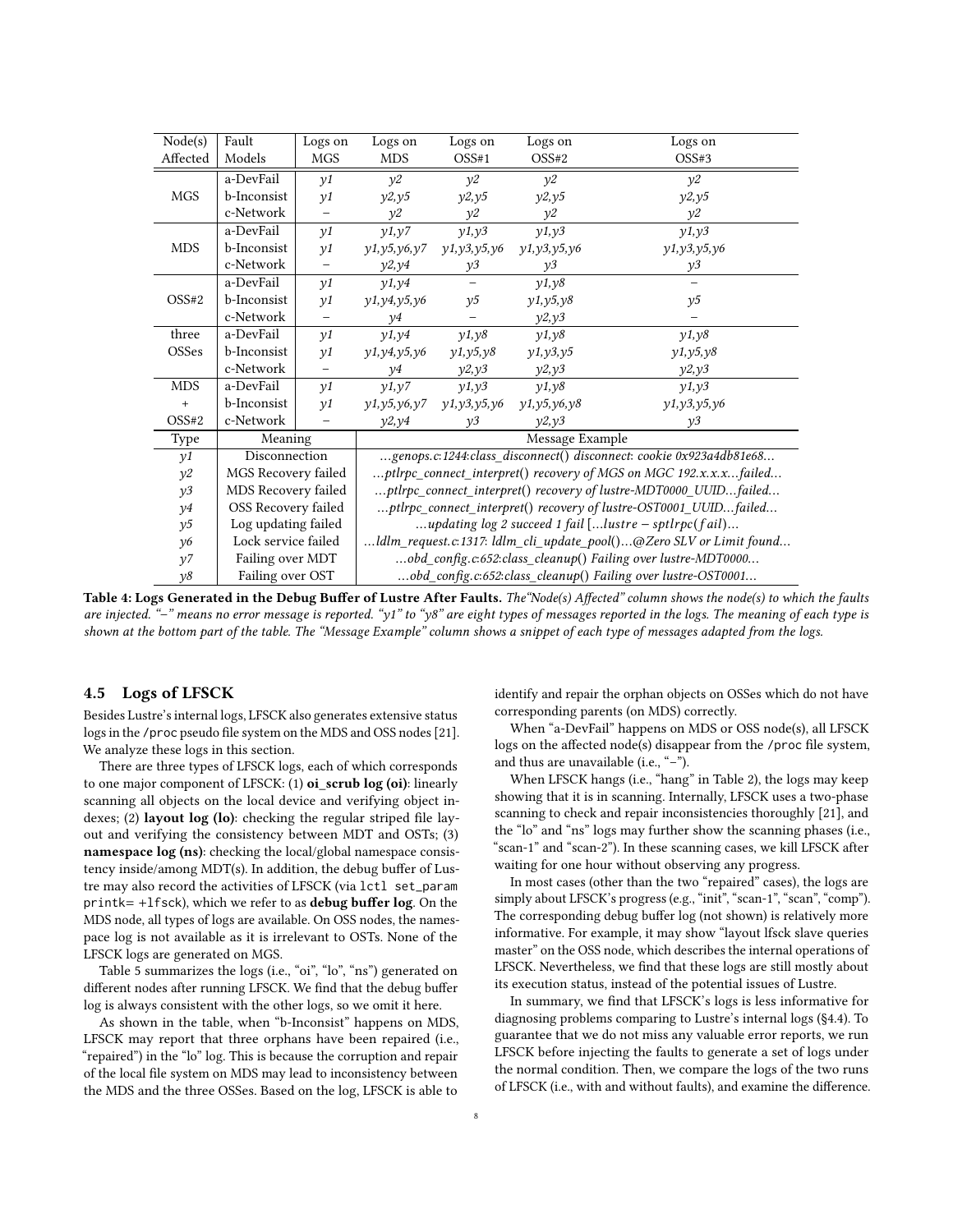<span id="page-8-2"></span>

| Node(s)      | Fault       | Logs on MDS              |          |        |          | Logs on OSS#1 | Logs on OSS#2   |      | Logs on OSS#3 |        |
|--------------|-------------|--------------------------|----------|--------|----------|---------------|-----------------|------|---------------|--------|
| Affected     | Models      | <sub>oi</sub>            | lo       | ns     | $\alpha$ | lo            | $\overline{oi}$ | lo   | oi            | lo     |
|              | a-DevFail   | comp                     | comp     | comp   | comp     | comp          | comp            | comp | comp          | comp   |
| <b>MGS</b>   | b-Inconsist | comp                     | comp     | comp   | comp     | comp          | comp            | comp | comp          | comp   |
|              | c-Network   | comp                     | comp     | comp   | comp     | comp          | comp            | comp | comp          | comp   |
|              | a-DevFail   |                          |          |        | init     | init          | init            | init | init          | init   |
| <b>MDS</b>   | b-Inconsist | comp                     | repaired | comp   | comp     | comp          | comp            | comp | comp          | comp   |
|              | c-Network   | init                     | init     | init   | init     | init          | init            | init | init          | init   |
|              | a-DevFail   | scan                     | scan-1   | init   | comp     | scan-2        |                 |      | comp          | scan-2 |
| OSS#2        | b-Inconsist | comp                     | scan-1   | scan-1 | comp     | scan-2        | comp            | comp | comp          | scan-2 |
|              | c-Network   | scan                     | scan-1   | init   | comp     | scan-2        | init            | init | comp          | scan-2 |
| three        | a-DevFail   | scan                     | scan-1   | init   |          |               |                 |      |               |        |
| <b>OSSes</b> | b-Inconsist | comp                     | scan-1   | scan-1 | comp     | comp          | comp            | comp | comp          | comp   |
|              | c-Network   | scan                     | scan-1   | init   | init     | init          | init            | init | init          | init   |
| <b>MDS</b>   | a-DevFail   | $\overline{\phantom{0}}$ |          |        | init     | init          |                 |      | init          | init   |
| $^{+}$       | b-Inconsist | comp                     | repaired | scan-1 | comp     | scan-2        | comp            | comp | comp          | scan-2 |
| OSS#2        | c-Network   | init                     | init     | init   | init     | init          | init            | init | init          | init   |

Table 5: Logs of LFSCK on Different Nodes. The first column shows where the faults are injected. "oi", "lo", "ns" represent "oi\_scrub log", "layout log", "namespace log", respectively. "comp" means the log shows LFSCK "completed"; "init" means the log shows the "init" state (no execution of LFSCK); "repaired" means the log shows "repaired three orphans"; "scan" means the log keeps showing "scanning" without making visible progress for an hour; "scan-1" means "scanning phase 1"; "scan-2" means "scanning phase 2"; "-" means the log is not available. We omit the debug buffer log of LFSCK as it is always consistent with the "oi", "lo", "ns" logs.

In many cases there are no differences, except for minor updates such as the counts of execution and the running time of LFSCK.

#### <span id="page-8-0"></span>5 RELATED WORK

Reliability Analysis of Storage Systems. Existing methods for testing the reliability of storage systems mainly include model checking [\[20,](#page-9-19) [52\]](#page-10-19), formal methods [\[6\]](#page-9-20), and automatic testing [\[12,](#page-9-21) [13,](#page-9-22) [27,](#page-9-1) [34,](#page-10-20) [53\]](#page-10-14). While these techniques are effective for testing local storage systems, applying them to large-scale PFSes remain challenging. For example, model checking still faces the state explosion problem despite of various path reduction optimizations [\[20\]](#page-9-19). Also, turning a practical system like Lustre into a controllable model is prohibitively difficult if possible. Similarly, formally verifying the behavior of a large-scale PFS like Lustre is almost infeasible in practice due to the complexity. As for automatic testing, the cases are more complicated due to the diverse testing methodologies. But generally, most of the testing frameworks are closely tied to the OS kernel, or only work for single-node systems. Since PFSes usually span many nodes and have special requirements or dependency on local systems, it is challenging to apply these existing frameworks to PFSes. An early version of PFAULT uses iSCSI to decouple the PFS from the analysis framework, but it can only collect I/O commands without injecting faults for reliability analysis [\[4\]](#page-9-23).

One recent study [\[11\]](#page-9-24) analyzes eight popular distributed storage systems and finds that none of them can consistently use redundancy to recovery from file-system faults. They build a fault injection framework called Corps, which consists of a FUSE file system and a set of workloads and behavior-inference scripts. Since Lustre has special requirements on local file systems (i.e., requiring a patched Ext4 or ZFS), FUSE-based Corps cannot be directly

applied to study Lustre. Also, Corps only inject two types of corruptions (i.e., zeros or junk) to a single file-system block, while PFAULT uses three fault models to cover a wide range of real-world failure scenarios.

Besides, many other studies have examined the bugs or failure behaviors of local storage software and/or hardware (e.g., hard disks [\[2\]](#page-9-11), RAID [\[25\]](#page-9-0), flash-based SSDs [\[40,](#page-10-21) [54,](#page-10-1) [55\]](#page-10-22), local file systems [\[22\]](#page-9-25)). Generally, these studies provide valuable insights on the reliability of local storage systems, and they may help in emulating realistic failure states of storage nodes in PFAULT.

Performance Analysis of Parallel File Systems. Due to the prime importance of PFSes, many analysis tools have been proposed by the HPC community to improve them. For example, there is a variety of tools for instrumentation, profiling, and tracing of IO activities, such as mpiP [\[48\]](#page-10-23), LANL-Trace [\[17\]](#page-9-26), HPCT-IO [\[41\]](#page-10-24), IOT [\[37\]](#page-10-25), and TRACE [\[26\]](#page-9-27) and so on. While these tools are mostly designed for improving the performance of PFSes, they may also help in reliability. For example, Darshan [\[5,](#page-9-28) [9\]](#page-9-29) is able to capture the I/O characteristics of various HPC applications, including access patterns, frequencies, and duration time. Since all I/O requests are served by the backend PFS, these captured I/O characterization may be used by PFAULT to further reason the behavior of the PFS and identify the potential root causes of abnormalities observed.

Generally, these performance analysis tools are complimentary to PFAULT which focuses on emulating different fault models and analyzing the failure handling of PFSes.

#### <span id="page-8-1"></span>6 CONCLUSIONS AND FUTURE WORK

High-performance PFSes are scaling to more and more nodes and are responsible for managing larger and larger volumes of scientific data. As the scale and complexity keeps increasing, maintaining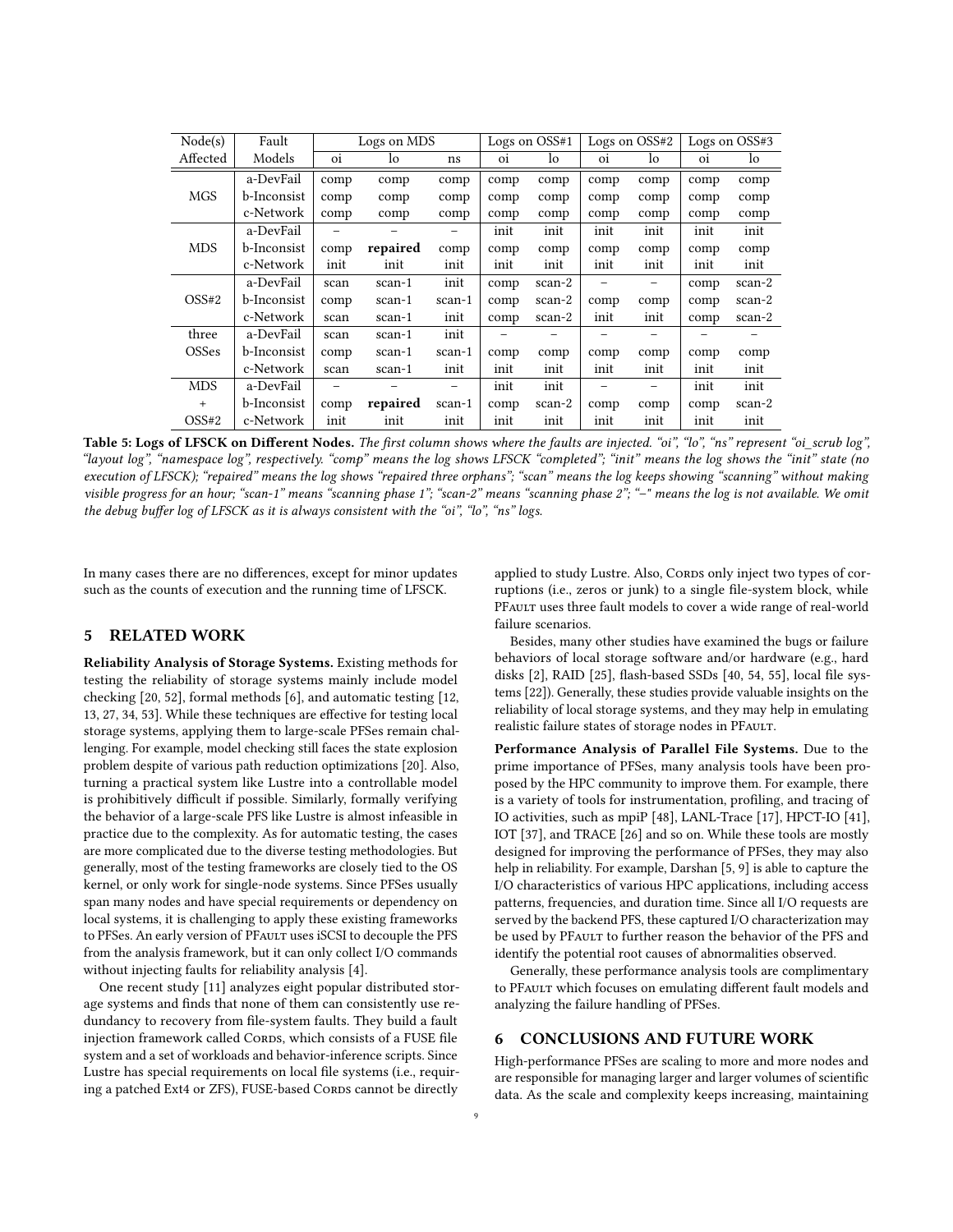consistency and data integrity under faults becomes more and more challenging.

To address the challenge. we have introduced PFAULT, a general framework for analyzing the failure handling of PFSes. PFAULT automatically captures I/O commands on all storage nodes of a target PFS, emulates realistic failure states based on well-defined fault models, and enables examining the recoverability of the PFS systematically. Moreover, we have applied PFAULT to study the widely used Lustre file system. Our analysis reveals a number of unexpected behavior of the recovery utility of Lustre (i.e., LFSCK), including a resource leak problem.

PFAULT is designed to be deployable in practice. For instance, the PFS Worker and Checker can be run through compute nodes, and the target PFS (and other HPC software stack) can be hooked to the Failure State Emulator (via iSCSI) without any modification. It is expected that our study and tools (i.e., PFAULT and LeakCK) will help improve Lustre as well as other PFSes for reliable highperformance computing.

This research study is a critical step on our roadmap toward achieving robust high-performance computing. In the future, we would like to explore the automation of diagnosing and understanding the root causes of the failure symptoms during the recovery. Also, we would like to explore additional fault models to capture more realistic failure scenarios.

Given the prime importance of PFSes in HPC systems and data centers, this researach also calls for community's collective efforts in examining reliability challenges and coming up with advanced and highly-efficient solutions. We hope this work can inspire more research efforts along this direction. We also believe that such a study, associated methodologies, and insights drawn from our observations, can have a long-term impact on the design of largescale file systems, storage systems, and HPC systems.

#### **ACKNOWLEDGMENTS**

We are thankful to the anonymous reviewers for their valuable feedback. This research is supported in part by the National Science Foundation under grants CNS-1338078, IIP-1362134, CCF-1409946, CNS-1566554, CCF-1717630, and CCF-1718336.

#### **REFERENCES**

- <span id="page-9-7"></span>[1] 2018. Prototype of PFAULT and LeakCK . [https://www.cs.nmsu.edu/~mzheng/]( https://www.cs.nmsu.edu/~mzheng/lab/lab.html ) [lab/lab.html.]( https://www.cs.nmsu.edu/~mzheng/lab/lab.html ) (2018).
- <span id="page-9-11"></span>[2] Lakshmi N. Bairavasundaram, Andrea C. Arpaci-Dusseau, Remzi H. Arpaci-Dusseau, Garth R. Goodson, and Bianca Schroeder. 2008. An Analysis of Data Corruption in the Storage Stack. Trans. Storage 4, 3, Article 8 (Nov. 2008), 28 pages. <https://doi.org/10.1145/1416944.1416947>
- <span id="page-9-14"></span>[3] Lakshmi N. Bairavasundaram, Garth R. Goodson, Shankar Pasupathy, and Jiri Schindler. 2007. An Analysis of Latent Sector Errors in Disk Drives. In Proceedings of the 2007 ACM SIGMETRICS International Conference on Measurement and Modeling of Computer Systems (SIGMETRICS '07). ACM, New York, NY, USA, 289–300.<https://doi.org/10.1145/1254882.1254917>
- <span id="page-9-23"></span>[4] Jinrui Cao, Simeng Wang, Dong Dai, Mai Zheng, and Yong Chen. 2016. A Generic Framework for Testing Parallel File Systems. In Proceedings of the 1st Joint International Workshop on Parallel Data Storage & Data Intensive Scalable Computing Systems (PDSW-DISCS '16). IEEE Press, Piscataway, NJ, USA, 49–54. <https://doi.org/10.1109/PDSW-DISCS.2016.12>
- <span id="page-9-28"></span>[5] Philip Carns, Robert Latham, Robert Ross, Kamil Iskra, Samuel Lang, and Katherine Riley. 2009. 24/7 Characterization of Petascale I/O Workloads. In Cluster Computing and Workshops, 2009. CLUSTER'09. IEEE International Conference on. IEEE, 1–10.
- <span id="page-9-20"></span>[6] Haogang Chen, Daniel Ziegler, Tej Chajed, Adam Chlipala, M. Frans Kaashoek, and Nickolai Zeldovich. 2015. Using Crash Hoare Logic for Certifying the FSCQ

File System. In Proceedings of the 25th Symposium on Operating Systems Principles (SOSP '15). ACM, New York, NY, USA, 18–37. [https://doi.org/10.1145/2815400.](https://doi.org/10.1145/2815400.2815402) [2815402](https://doi.org/10.1145/2815400.2815402)

- <span id="page-9-17"></span>[7] CloudLab. 2017.<http://cloudlab.us/>
- <span id="page-9-16"></span>[8] Alex Conway, Ainesh Bakshi, Yizheng Jiao, William Jannen, Yang Zhan, Jun Yuan, Michael A. Bender, Rob Johnson, Bradley C. Kuszmaul, Donald E. Porter, and Martin Farach-Colton. 2017. File Systems Fated for Senescence? Nonsense, Says Science!. In 15th USENIX Conference on File and Storage Technologies (FAST 17). USENIX Association, Santa Clara, CA, 45–58. [https://www.usenix.org/](https://www.usenix.org/conference/fast17/technical-sessions/presentation/conway) [conference/fast17/technical-sessions/presentation/conway](https://www.usenix.org/conference/fast17/technical-sessions/presentation/conway)
- <span id="page-9-29"></span>[9] Darshan:HPC I/O Characterization Tool. 2017. [http://www.mcs.anl.gov/research/](http://www.mcs.anl.gov/research/projects/darshan/) [projects/darshan/.](http://www.mcs.anl.gov/research/projects/darshan/)
- <span id="page-9-12"></span>[10] debugfs. 2017. [http://man7.org/linux/man-pages/man8/debugfs.8.html.](http://man7.org/linux/man-pages/man8/debugfs.8.html)
- <span id="page-9-24"></span>[11] Aishwarya Ganesan, Ramnatthan Alagappan, Andrea C Arpaci-Dusseau, and Remzi H Arpaci-Dusseau. 2017. Redundancy Does Not Imply Fault Tolerance: Analysis of Distributed Storage Reactions to Single Errors and Corruptions.. In FAST. 149–166.
- <span id="page-9-21"></span>[12] Om Rameshwar Gatla, Muhammad Hameed, Mai Zheng, Viacheslav Dubeyko, Adam Manzanares, Filip Blagojević, Cyril Guyot, and Robert Mateescu. 2018. Towards Robust File System Checkers. In 16th USENIX Conference on File and Storage Technologies (FAST 18). USENIX Association, Oakland, CA, 105–122. <https://www.usenix.org/conference/fast18/presentation/gatla>
- <span id="page-9-22"></span>[13] Om Rameshwar Gatla and Mai Zheng. 2017. Understanding the Fault Resilience of File System Checkers. In 9th USENIX Workshop on Hot Topics in Storage and File Systems (HotStorage 17). USENIX Association, Santa Clara, CA. [https://www.](https://www.usenix.org/conference/hotstorage17/program/presentation/gatla) [usenix.org/conference/hotstorage17/program/presentation/gatla](https://www.usenix.org/conference/hotstorage17/program/presentation/gatla)
- <span id="page-9-5"></span>[14] Haryadi S. Gunawi, Riza O. Suminto, Russell Sears, Casey Golliher, Swaminathan Sundararaman, Xing Lin, Tim Emami, Weiguang Sheng, Nematollah Bidokhti, Caitie McCaffrey, Gary Grider, Parks M. Fields, Kevin Harms, Robert B. Ross, Andree Jacobson, Robert Ricci, Kirk Webb, Peter Alvaro, H. Birali Runesha, Mingzhe Hao, and Huaicheng Li. 2018. Fail-Slow at Scale: Evidence of Hardware Performance Faults in Large Production Systems. In 16th USENIX Conference on File and Storage Technologies (FAST 18). USENIX Association, Oakland, CA, 1–14. <https://www.usenix.org/conference/fast18/presentation/gunawi>
- <span id="page-9-8"></span>[15] HDFS. 2017. [https://hadoop.apache.org.](https://hadoop.apache.org)
- <span id="page-9-3"></span>[16] High Performance Computing Center, Texas Tech University. 2017. [http://www.](http://www.depts.ttu.edu/hpcc/) [depts.ttu.edu/hpcc/](http://www.depts.ttu.edu/hpcc/)
- <span id="page-9-26"></span>[17] HPC-5 Open Source Software project, LANL-Trace. 2015. [institutes.lanl.gov/data/](institutes.lanl.gov/data/tdata/) [tdata/.](institutes.lanl.gov/data/tdata/)
- <span id="page-9-9"></span>[18] HPC User Site Census. 2016. [http://www.intersect360.com/.]( http://www.intersect360.com/)
- <span id="page-9-4"></span>[19] HPCC Power Outage Event Announced at 8:50:17 AM Central Standard Time on Monday January 11 2016 (URL omitted for double-blind reviewing). 2016.
- <span id="page-9-19"></span>[20] Tanakorn Leesatapornwongsa, Mingzhe Hao, Pallavi Joshi, Jeffrey F. Lukman, and Haryadi S. Gunawi. 2014. SAMC: Semantic-Aware Model Checking for Fast Discovery of Deep Bugs in Cloud Systems. In 11th USENIX Symposium on Operating Systems Design and Implementation (OSDI 14). USENIX Association, Broomfield, CO, 399–414. [https://www.usenix.org/conference/osdi14/technical-sessions/](https://www.usenix.org/conference/osdi14/technical-sessions/presentation/leesatapornwongsa) [presentation/leesatapornwongsa](https://www.usenix.org/conference/osdi14/technical-sessions/presentation/leesatapornwongsa)
- <span id="page-9-10"></span>[21] LFSCK: an online file system checker for Lustre. 2017. [https://github.com/](https://github.com/Xyratex/lustre-stable/blob/master/Documentation/lfsck.txt) [Xyratex/lustre-stable/blob/master/Documentation/lfsck.txt](https://github.com/Xyratex/lustre-stable/blob/master/Documentation/lfsck.txt)
- <span id="page-9-25"></span>[22] Lanyue Lu, Andrea C. Arpaci-Dusseau, Remzi H. Arpaci-Dusseau, and Shan Lu. 2013. A Study of Linux File System Evolution. In Presented as part of the 11th USENIX Conference on File and Storage Technologies (FAST 13). USENIX, San Jose, CA, 31–44. [https://www.usenix.org/conference/fast13/technical-sessions/](https://www.usenix.org/conference/fast13/technical-sessions/presentation/lu) [presentation/lu](https://www.usenix.org/conference/fast13/technical-sessions/presentation/lu)
- <span id="page-9-2"></span>[23] Lustre File System. 2017.<http://lustre.org/>
- <span id="page-9-6"></span>[24] Lustre Software Release 2.x: Operations Manual. 2017. [http://lustre.org/](http://lustre.org/documentation/) [documentation/](http://lustre.org/documentation/)
- <span id="page-9-0"></span>[25] Ao Ma, Fred Douglis, Guanlin Lu, Darren Sawyer, Surendar Chandra, and Windsor Hsu. 2015. RAIDShield: Characterizing, Monitoring, and Proactively Protecting Against Disk Failures. In 13th USENIX Conference on File and Storage Technologies (FAST 15). USENIX Association, Santa Clara, CA, 241–256. [https://www.usenix.](https://www.usenix.org/conference/fast15/technical-sessions/presentation/ma) [org/conference/fast15/technical-sessions/presentation/ma](https://www.usenix.org/conference/fast15/technical-sessions/presentation/ma)
- <span id="page-9-27"></span>[26] Michael P Mesnier, Matthew Wachs, Raja R Simbasivan, Julio Lopez, James Hendricks, Gregory R Ganger, and David R O'hallaron. 2007. //Trace: Parallel Trace Replay with Approximate Causal Events. USENIX.
- <span id="page-9-1"></span>[27] Changwoo Min, Sanidhya Kashyap, Byoungyoung Lee, Chengyu Song, and Taesoo Kim. 2015. Cross-checking Semantic Correctness: The Case of Finding File System Bugs. In Proceedings of the 25th Symposium on Operating Systems Principles (SOSP '15). ACM, New York, NY, USA, 361–377. [https://doi.org/10.1145/](https://doi.org/10.1145/2815400.2815422) [2815400.2815422](https://doi.org/10.1145/2815400.2815422)
- <span id="page-9-18"></span>[28] Montage: An Astronomical Image Mosaic Engine. 2017. [http://montage.ipac.]( http://montage.ipac.caltech.edu/ ) [caltech.edu/.]( http://montage.ipac.caltech.edu/ ) (2017).
- <span id="page-9-13"></span>[29] Network Partition. 2017. [https://www.cs.cornell.edu/courses/cs614/2003sp/](https://www.cs.cornell.edu/courses/cs614/2003sp/papers/DGS85.pdf) [papers/DGS85.pdf](https://www.cs.cornell.edu/courses/cs614/2003sp/papers/DGS85.pdf)
- <span id="page-9-15"></span>[30] Edmund B. Nightingale, John R. Douceur, and Vince Orgovan. 2011. Cycles, Cells and Platters: An Empirical Analysis of Hardware Failures on a Million Consumer PCs. In Proceedings of the Sixth Conference on Computer Systems (EuroSys '11).